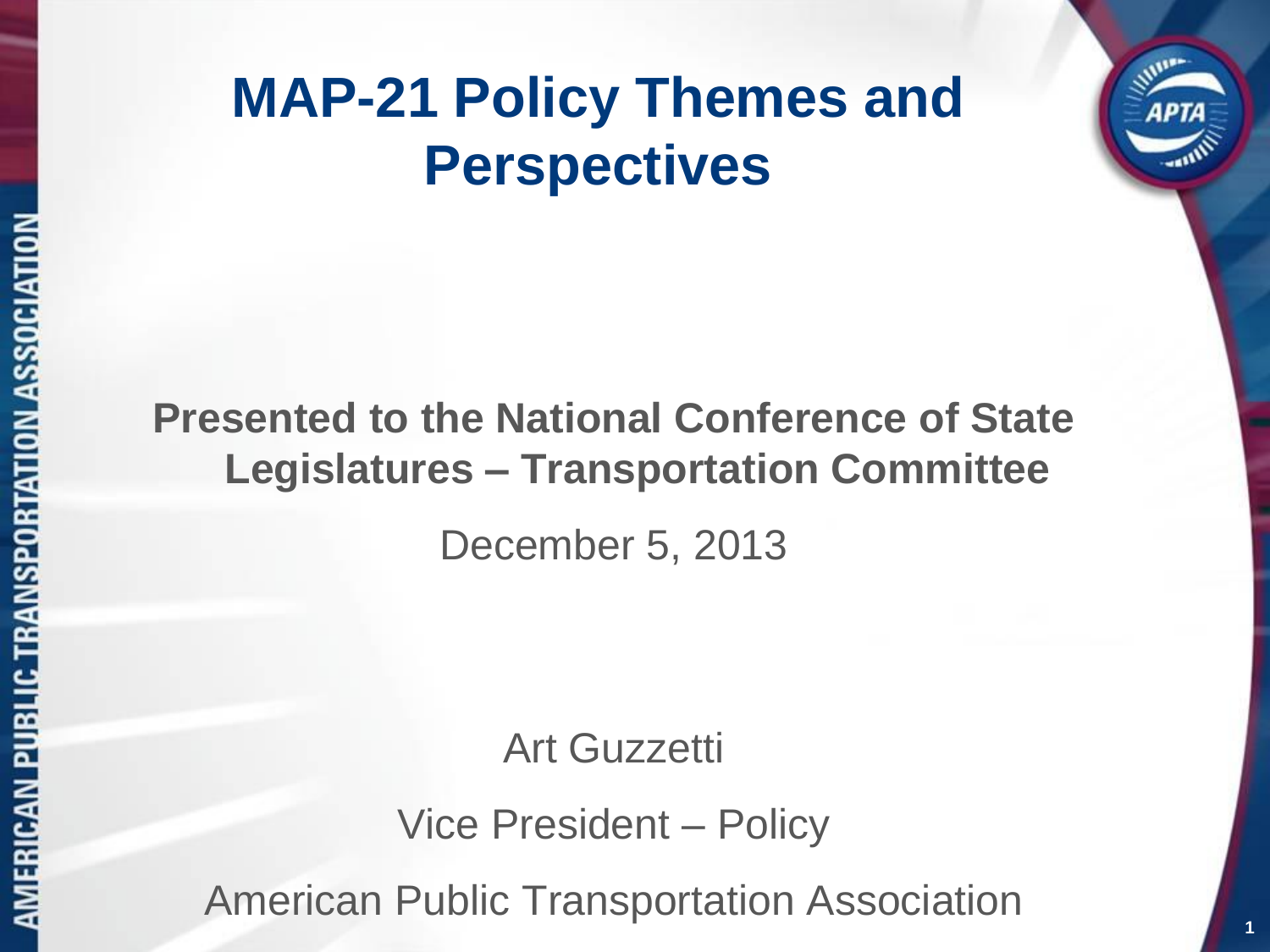# **MAP-21**



- Sustainability of the Federal Transportation Trust Fund
- Federal / State / Local Revenue Ideas
- Issues & Next Steps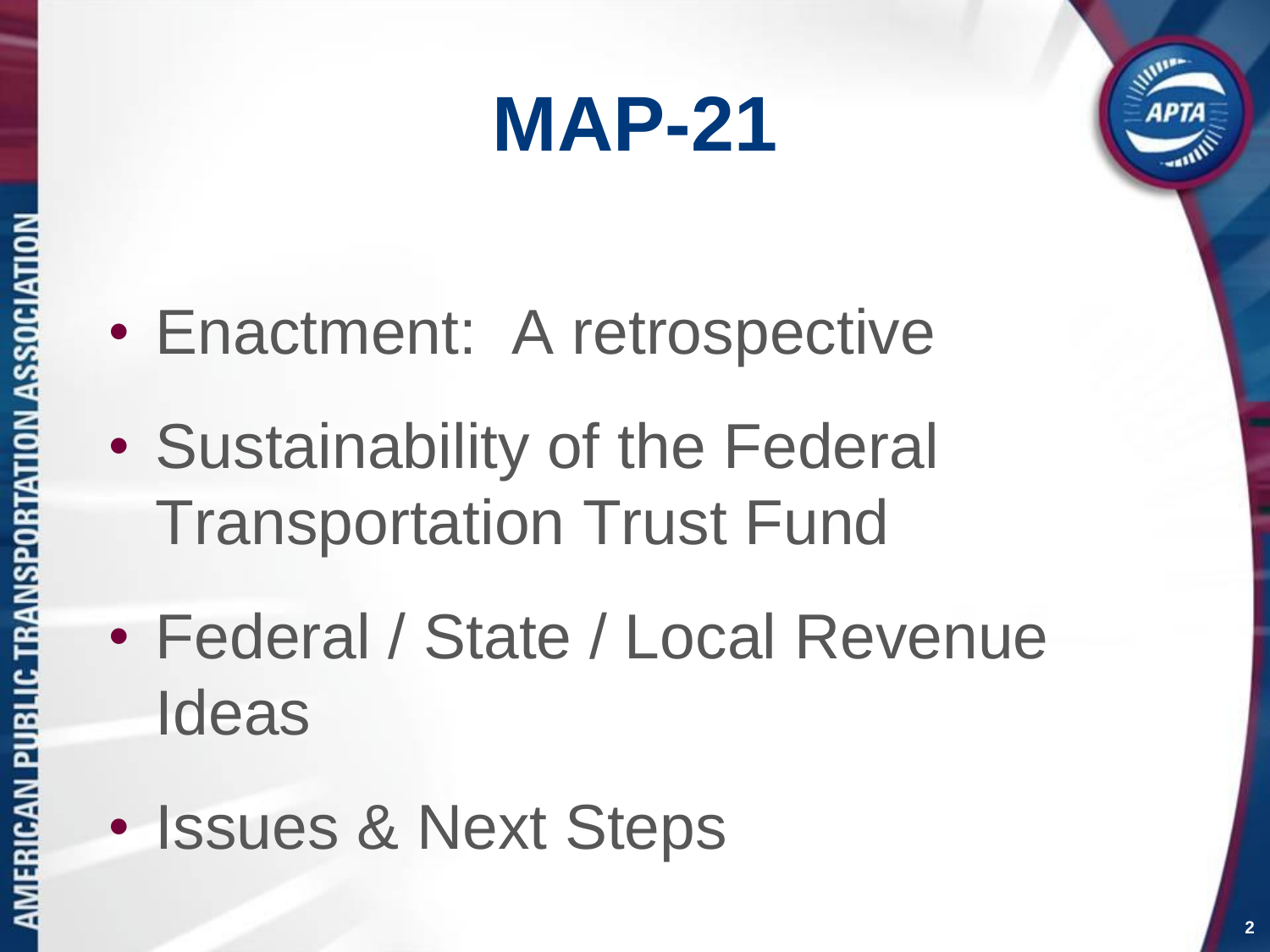### **Who Are We?**

• Principal public transportation trade organization, with more than 1,500 transit, business, and other members in the United States, Canada, and worldwide.

- Non-profit: 501(c)6.
- Began in 1882—the era of horsedrawn street railway cars.
- 90% of transit riders travel on APTA member systems.

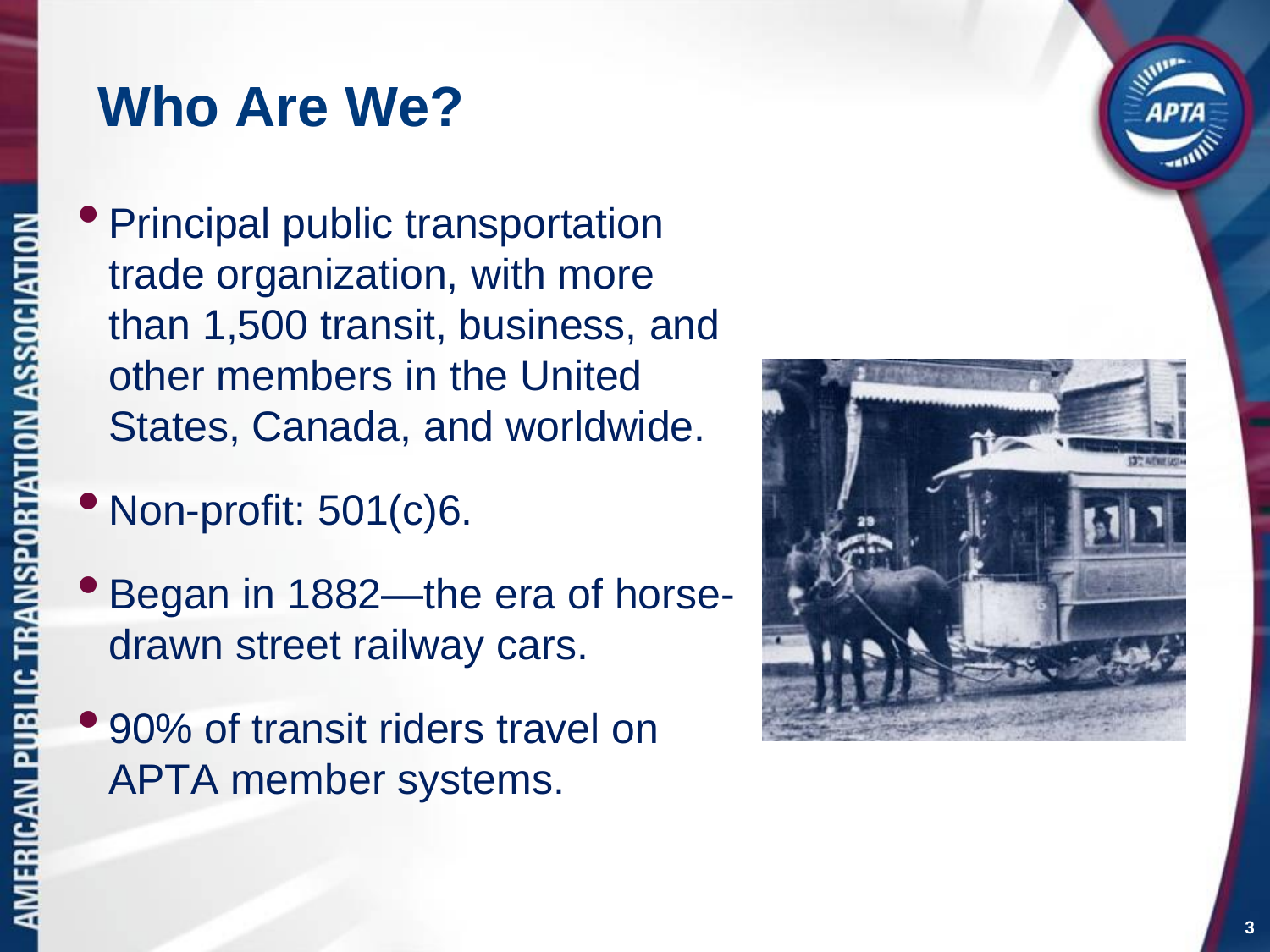# **APTA**

# **Public Transportation in the U.S.**

- 36 million boardings every weekday.
- 10.5 billion annual boardings in 2012.
- Approximately 7,700 transit providers in U.S.,
- 52% of trips on bus; 44% taken on Rail.
- 46% of U.S. households have no access.
- \$58 billion / yr. industry; directly employs 400,000 and supports 1.9 million jobs.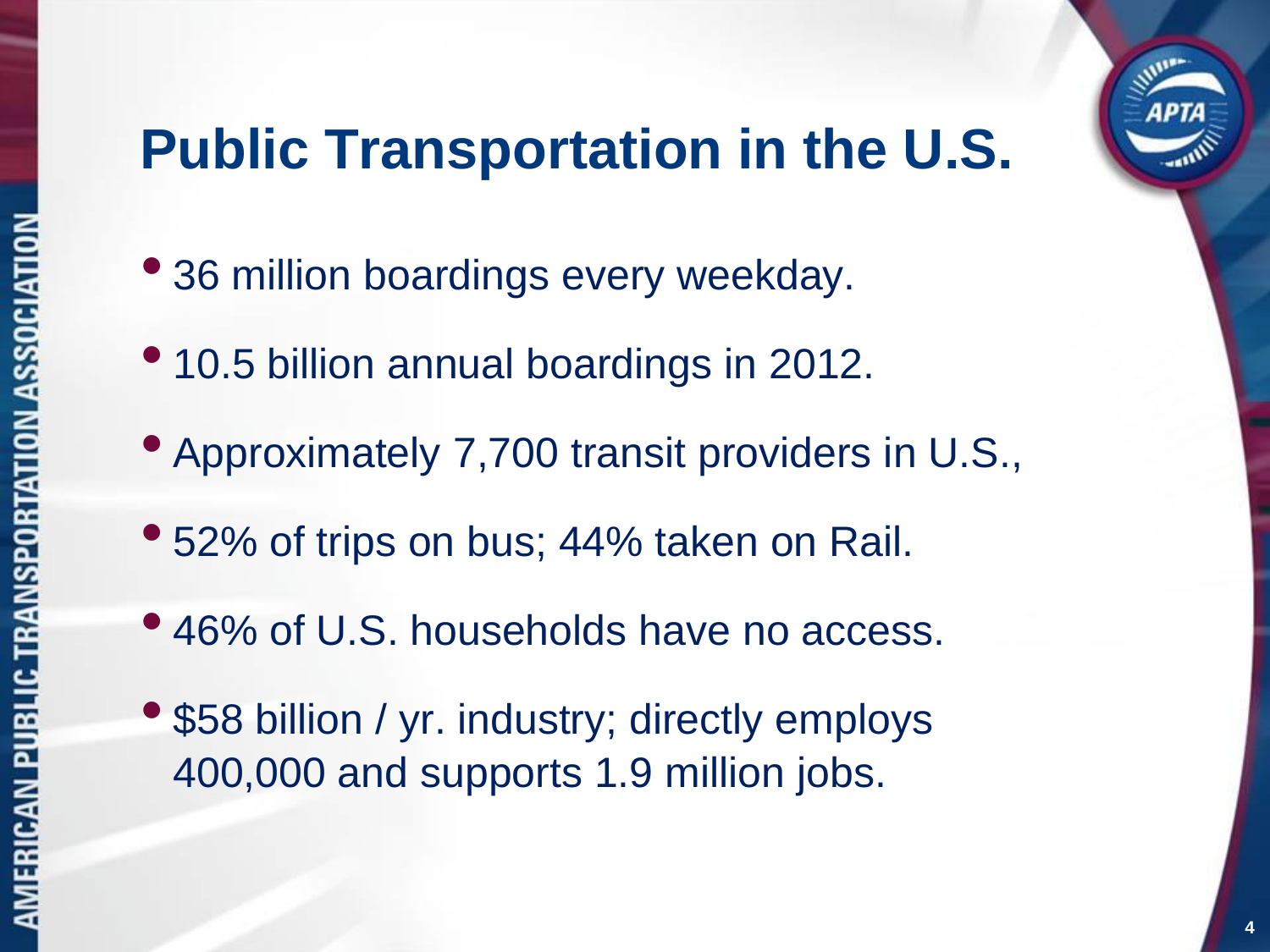# **Forward-Looking Trends Support Growth:**

- **Population Growth**
- **Urbanization**
- Social & Demographic
- **Economic**
- Energy / Environment
- Affordability & Household
- Public Choice

*<u>Allen*</u>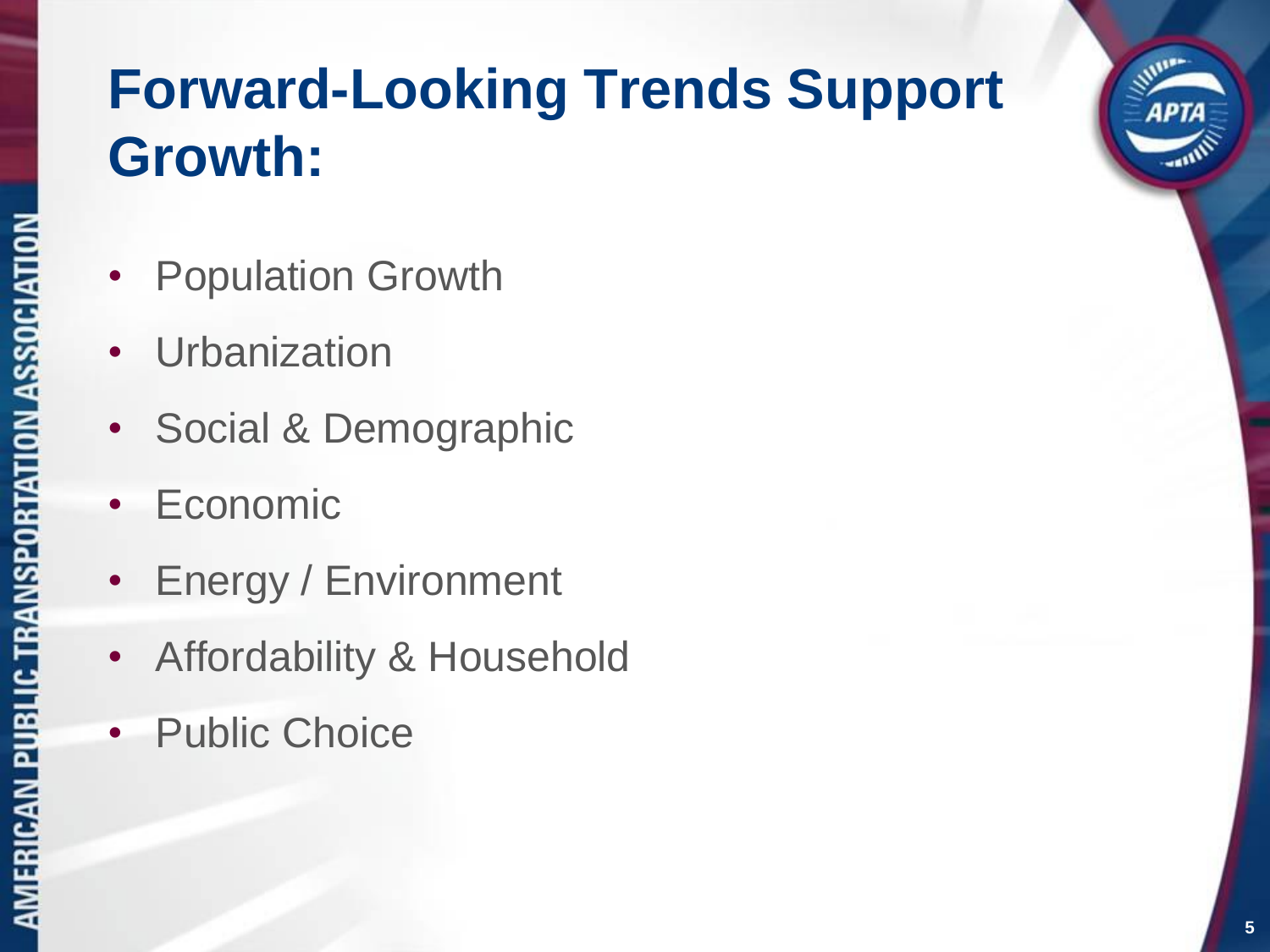# **Public Transportation Ridership Since the Dawn Structure 100 of the Interstate Highway Era**

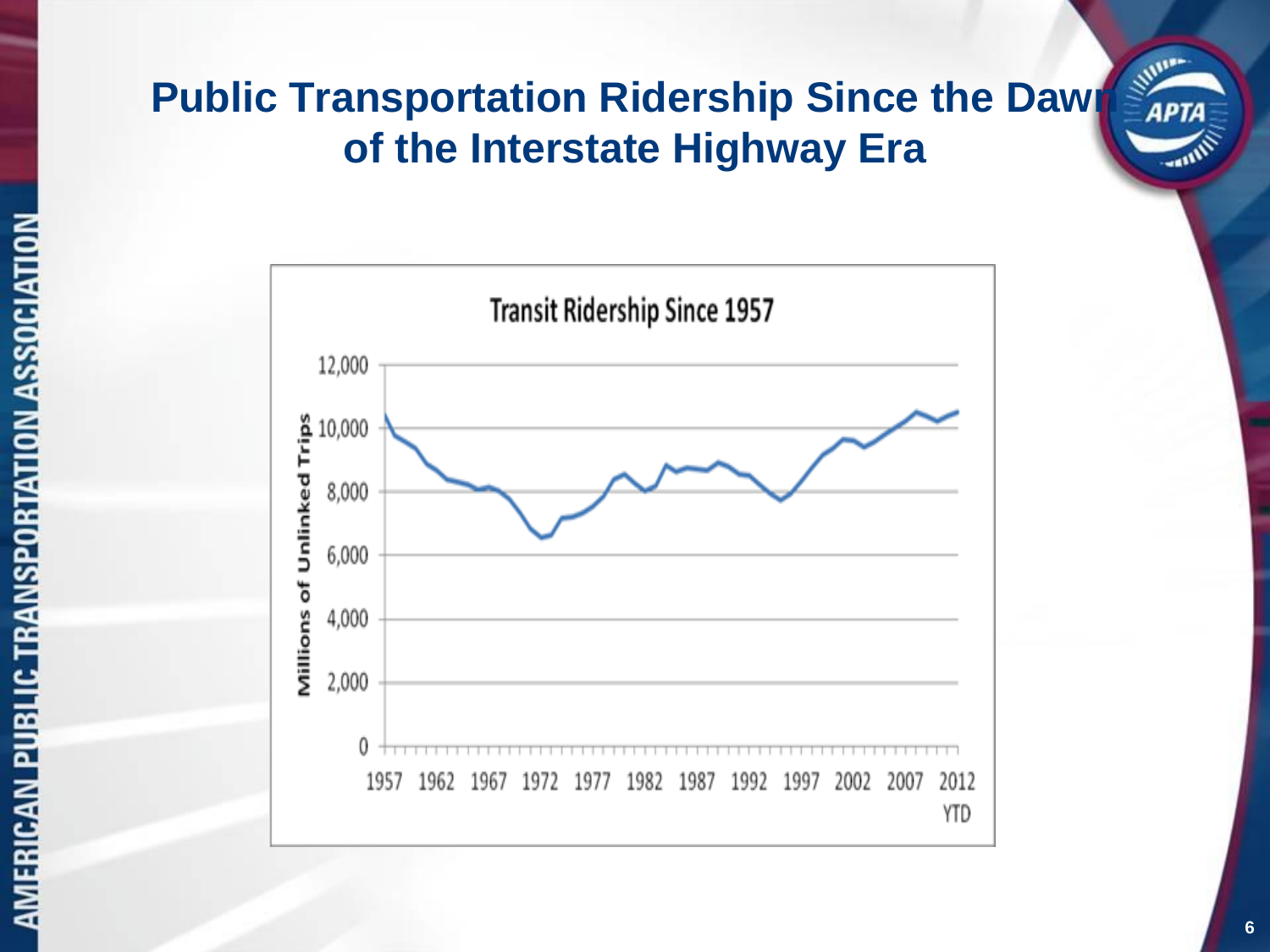#### **Funding Totals Federal Program for Public Transportation**

| $-FY 2010$ | SAFETEA-LU | \$10.5 billion |
|------------|------------|----------------|
| $-FY 2011$ | SAFETEA-LU | \$10.1 billion |
| $-FY 2012$ | SAFETEA-LU | \$10.4 billion |

| FY 2013    | $MAP-21$ | \$10.6 billion |
|------------|----------|----------------|
| $-FY 2014$ | $MAP-21$ | \$10.7 billion |

\_\_\_\_\_\_\_\_\_\_\_\_\_\_\_\_\_\_\_\_\_\_\_\_\_\_\_\_\_\_\_\_\_\_\_\_\_\_\_\_\_\_\_

**William**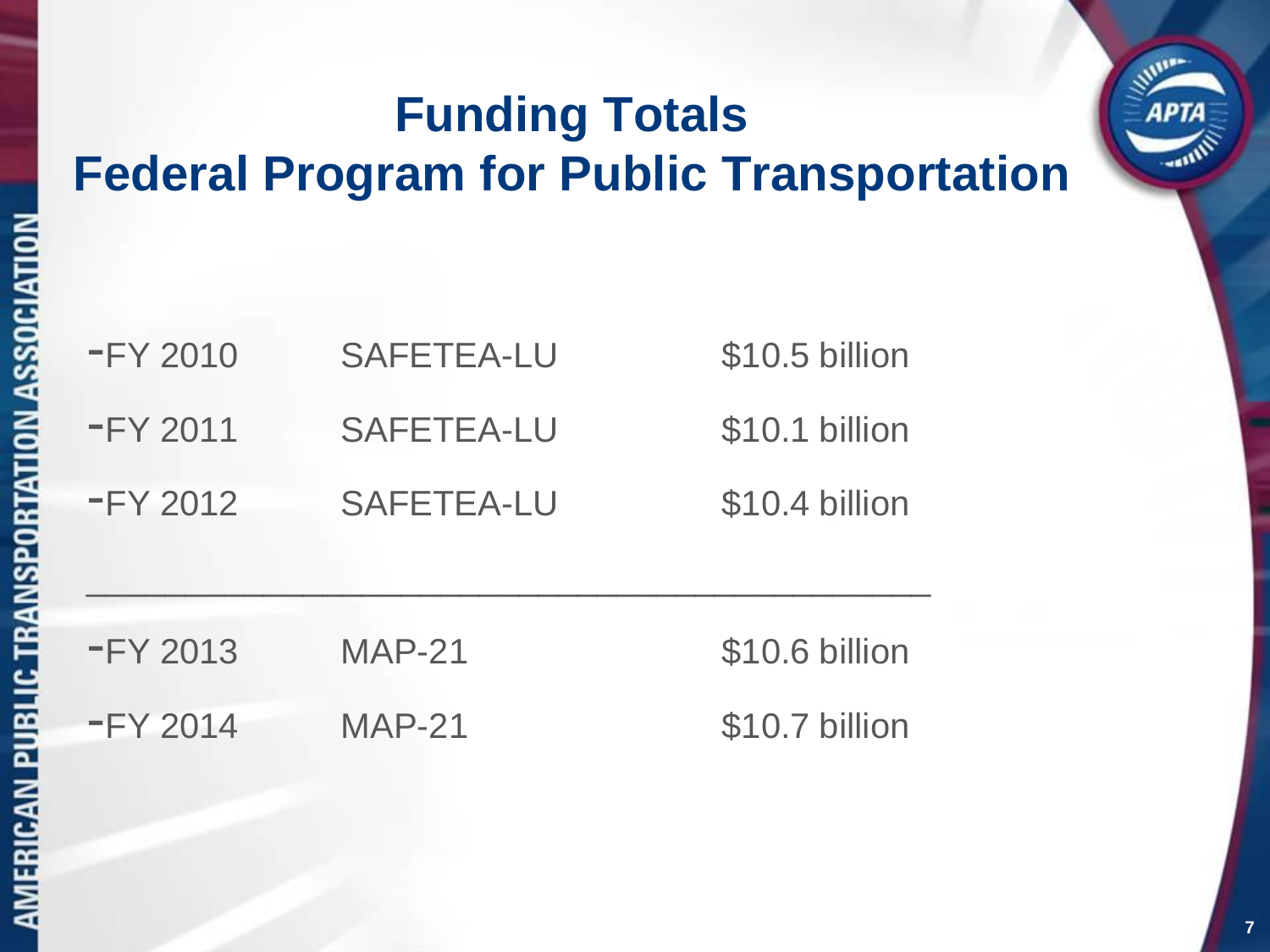# **2011 Industry Revenue Sources**



## **\$58 Billion Total**

**Allen**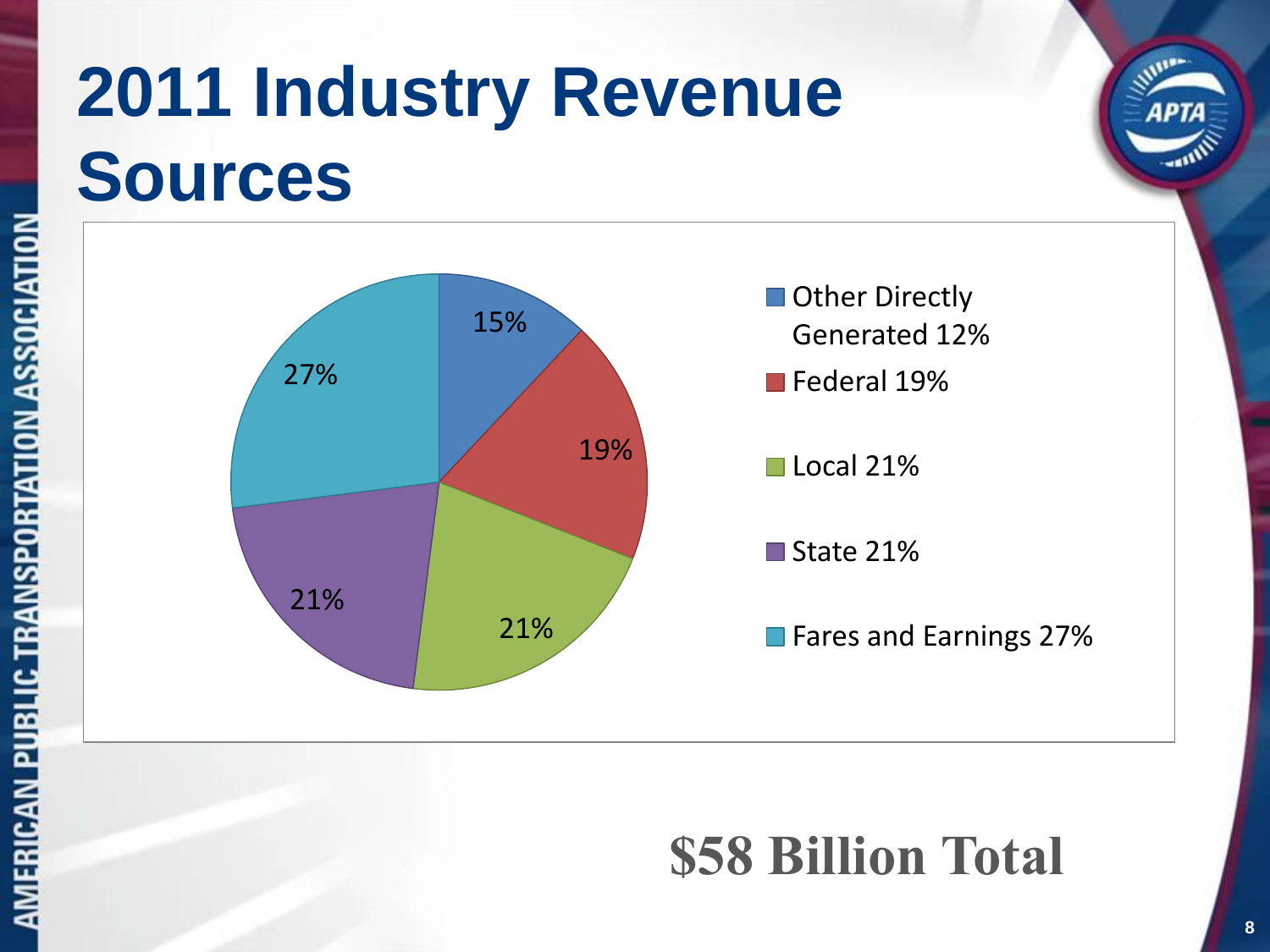

# **2010 Industry Revenue Sources \$57 B. APTA**

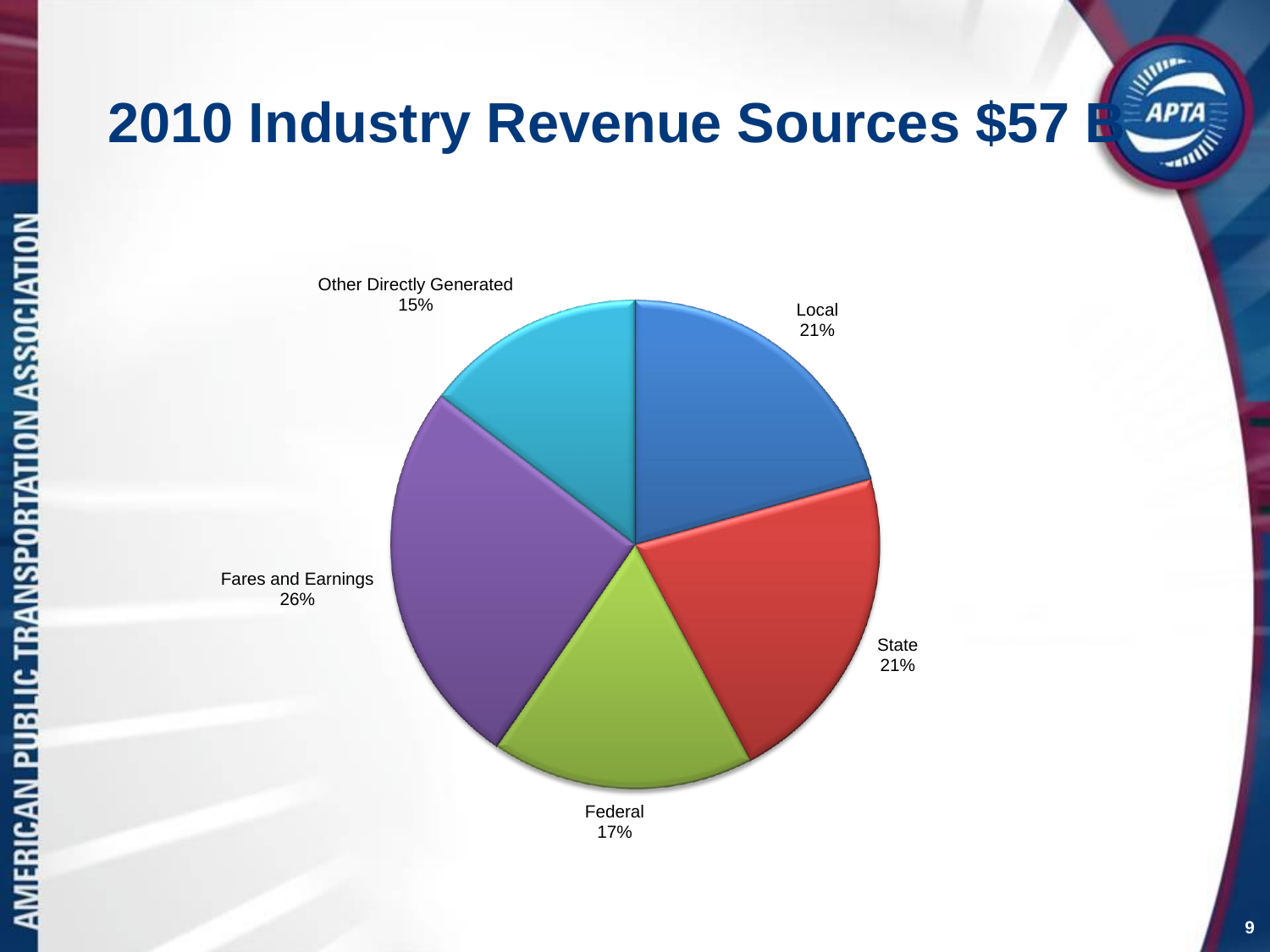

AMERICAN PUBLIC TRANSPORTATION ASSOCIATION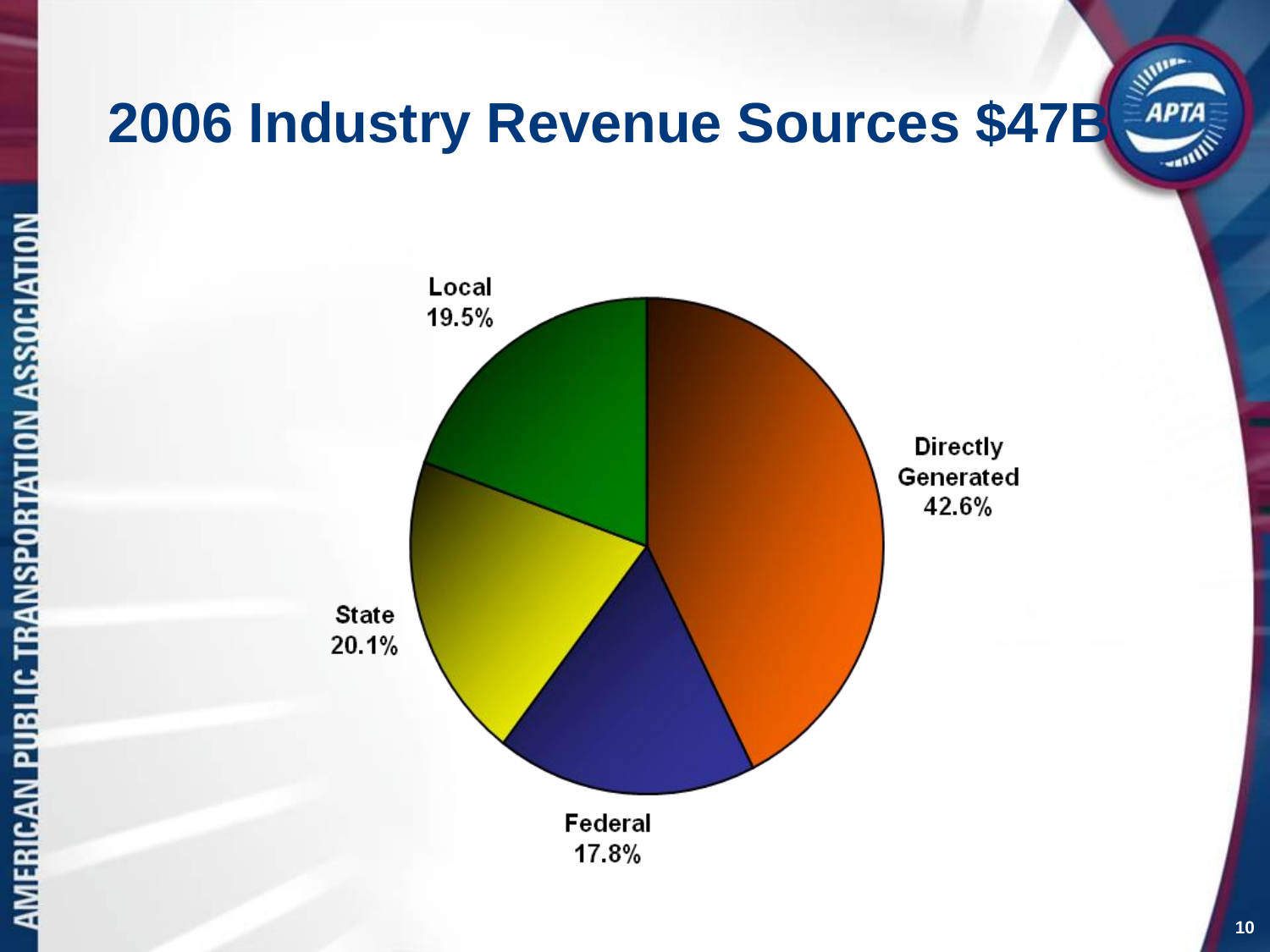#### **Congress Was Not Agreeing on Anything in 2012…**

#### **Until…**

- **Wednesday, June 27**: Release of House-Senate Conference Report

**Friday, June 29:** Approved by House 373-52; Approved by Senate 74-19

- **Friday, July 6**: Signed into law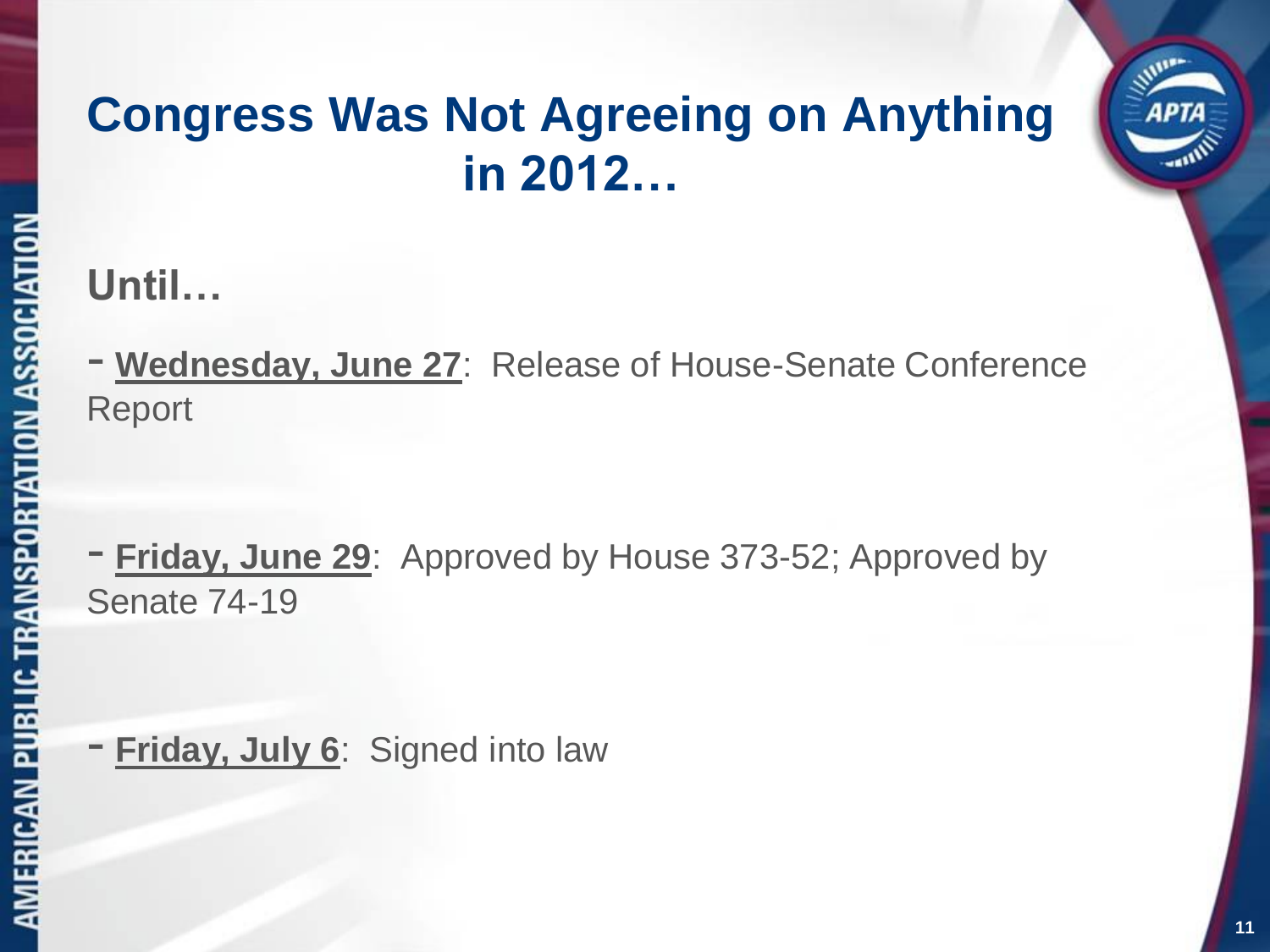# **APTA**

#### **MAP-21 Has Shortcomings…**

- -Investment Levels
- -Short Time Frame
- -Patched-Up Trust Fund (not sustainable)

-Significant changes to programs in context of a flatfunded bill

- -Some notable differences with APTA policy
- -No hearings and limited vetting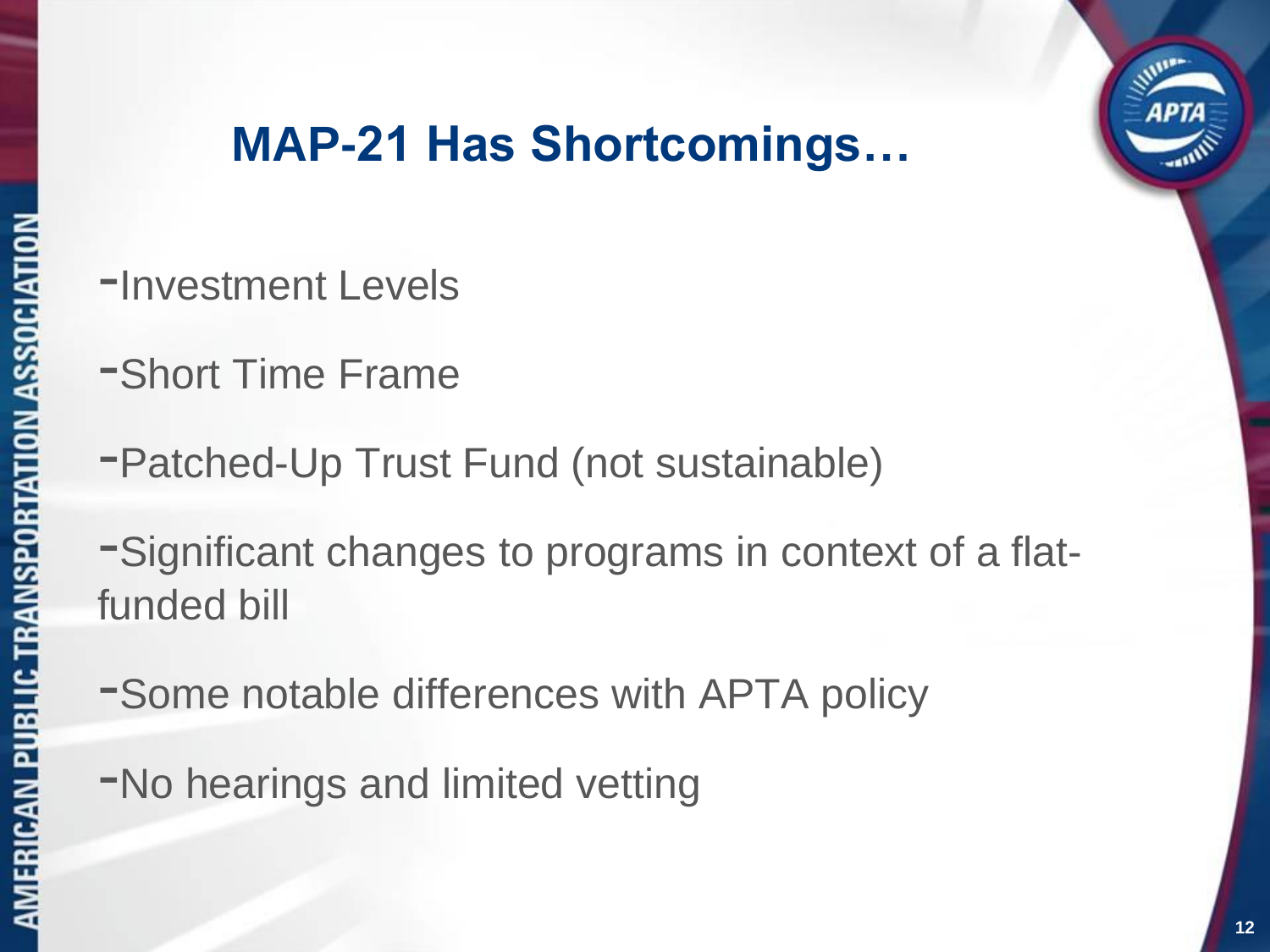#### **…Yet MAP-21 Provides Critical Stability**



- But for MAP-21, the Transportation Trust Fund would have become insolvent in early 2013
- Provides stable (if not growing) funding in the context of tight federal budgets
- MAP-21 is a recommitment to a multi-modal program
- Backdrop of stability while we go back to work on the next bill
- New policy themes offer a new beginning…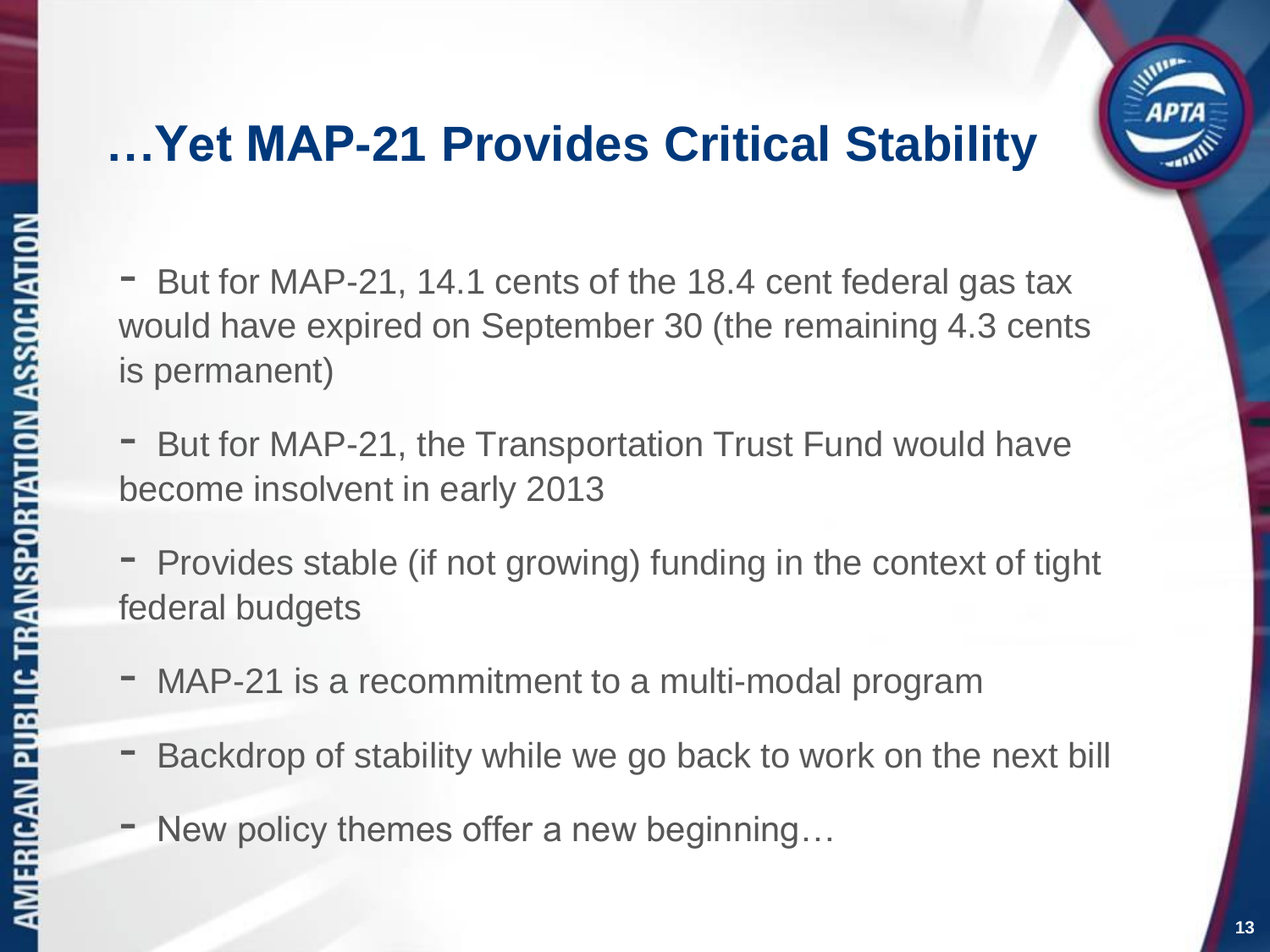#### **New Policy Directions**

- Predictable Formula Funds
- Connected to Performance Outcomes
- State of Good Repair
- Asset Management
- **Expedited Program Delivery**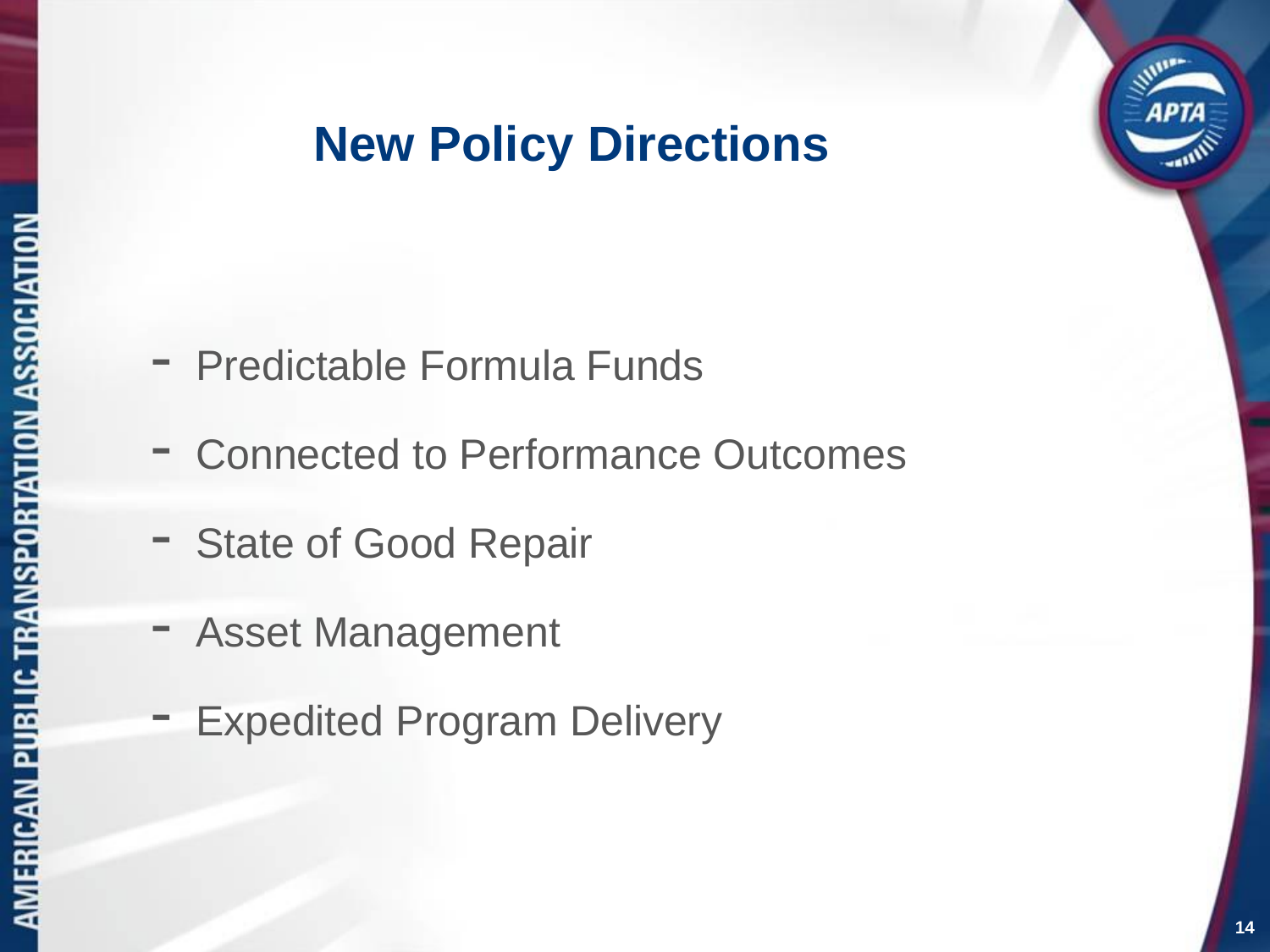

#### **Additional Policy Themes**

- Core Capacity
- Safety
- New Finance Tools
- BRT
- Program Consolidation
- 100 Bus Coalition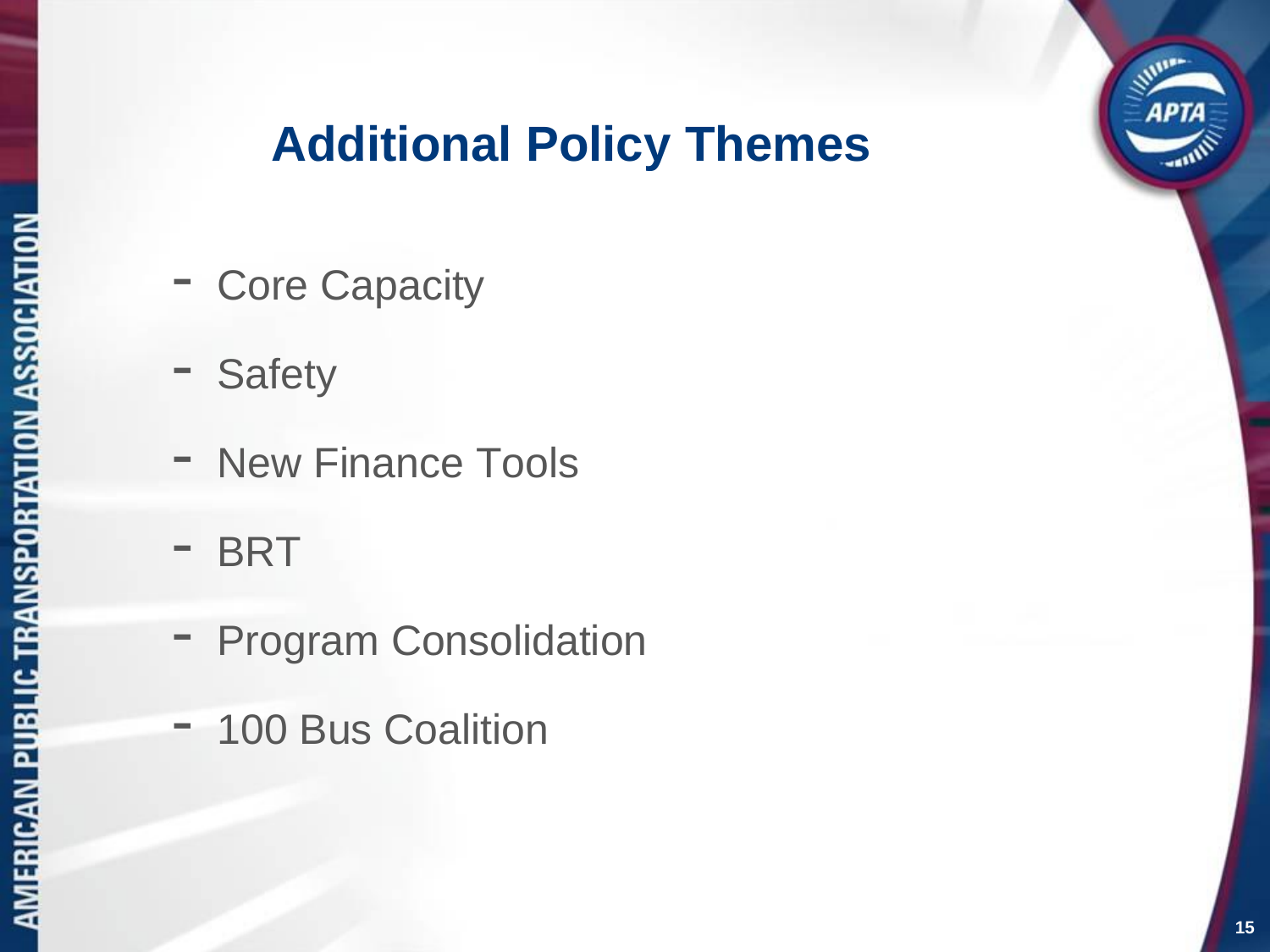# **Sources of State/Local Funding Assistance**

- **Sales Taxes**
- **Property Taxes**
- **Motor Fuel (wholesale / retail)**
- **Vehicle / Driver Registration**
- **Car Rental / Leases / Tires**
- **Hotel Occupancy**
- **Impact Fees / TIFs**
- **Realty Transfer**

AMERICAN PUBLIC TRANSPORTATION ASSOCIATION

- **Naming Rights**
- **Sponsorships**
- **Lottery proceeds**
- **Airport Passenger Charges**
- **Internet Sales Taxes**
- **Special Assessment Districts**
- **Parking Fees**
- **Tolls / Road Pricing**
- **Payroll/ Earnings/ Wage**
- **Corporate Income**
- **Personal Income**
- **Utility Fees**
- **Corporate Franchise Taxes**
- **Excise Taxes**
- **Poured Drinks**
- **Taxi Surcharges**
- **Casino Revenues**
- **Energy Taxes**

**Miller**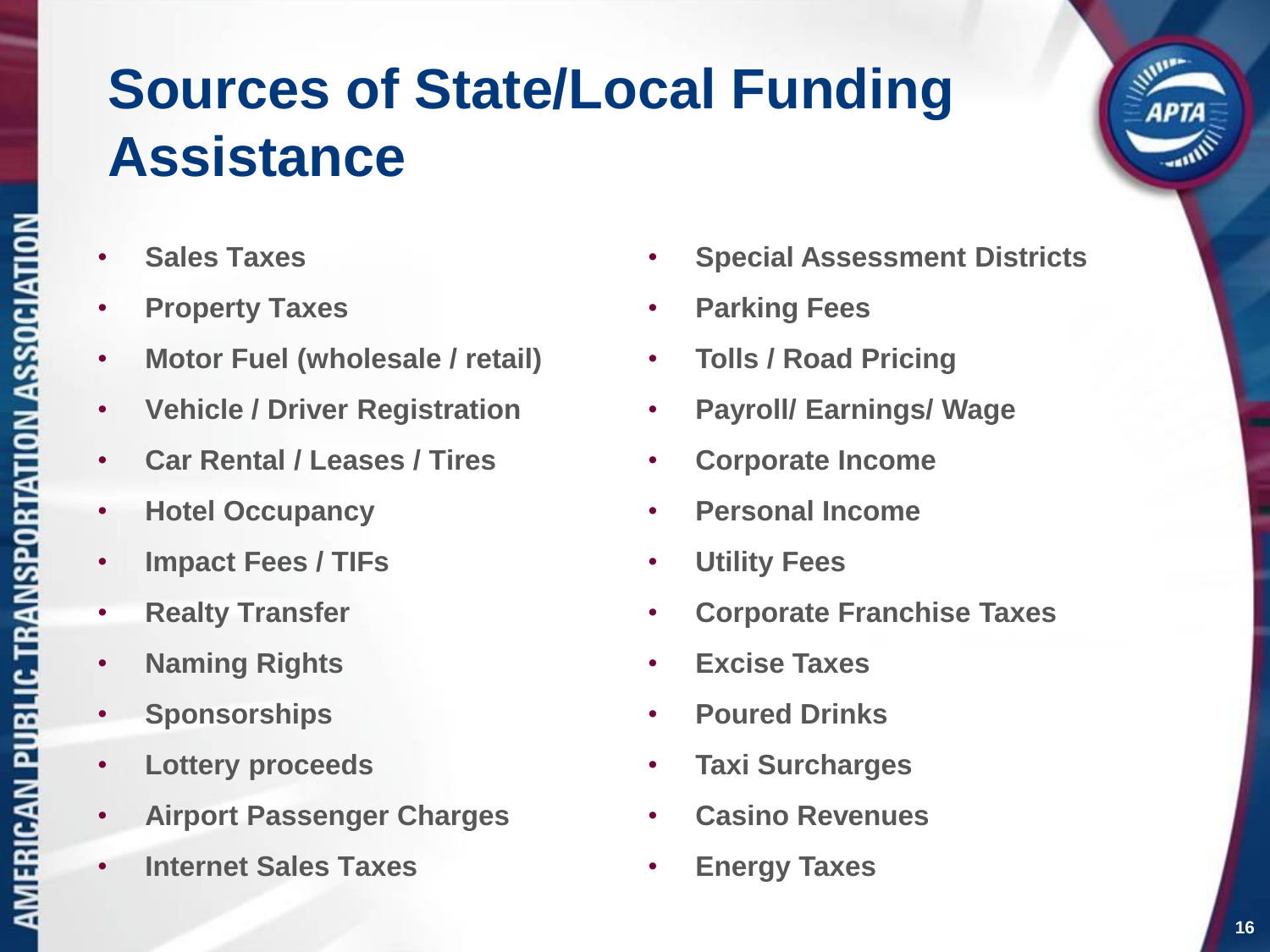#### **Transit Finds Continued Success with Voters**



**Allison**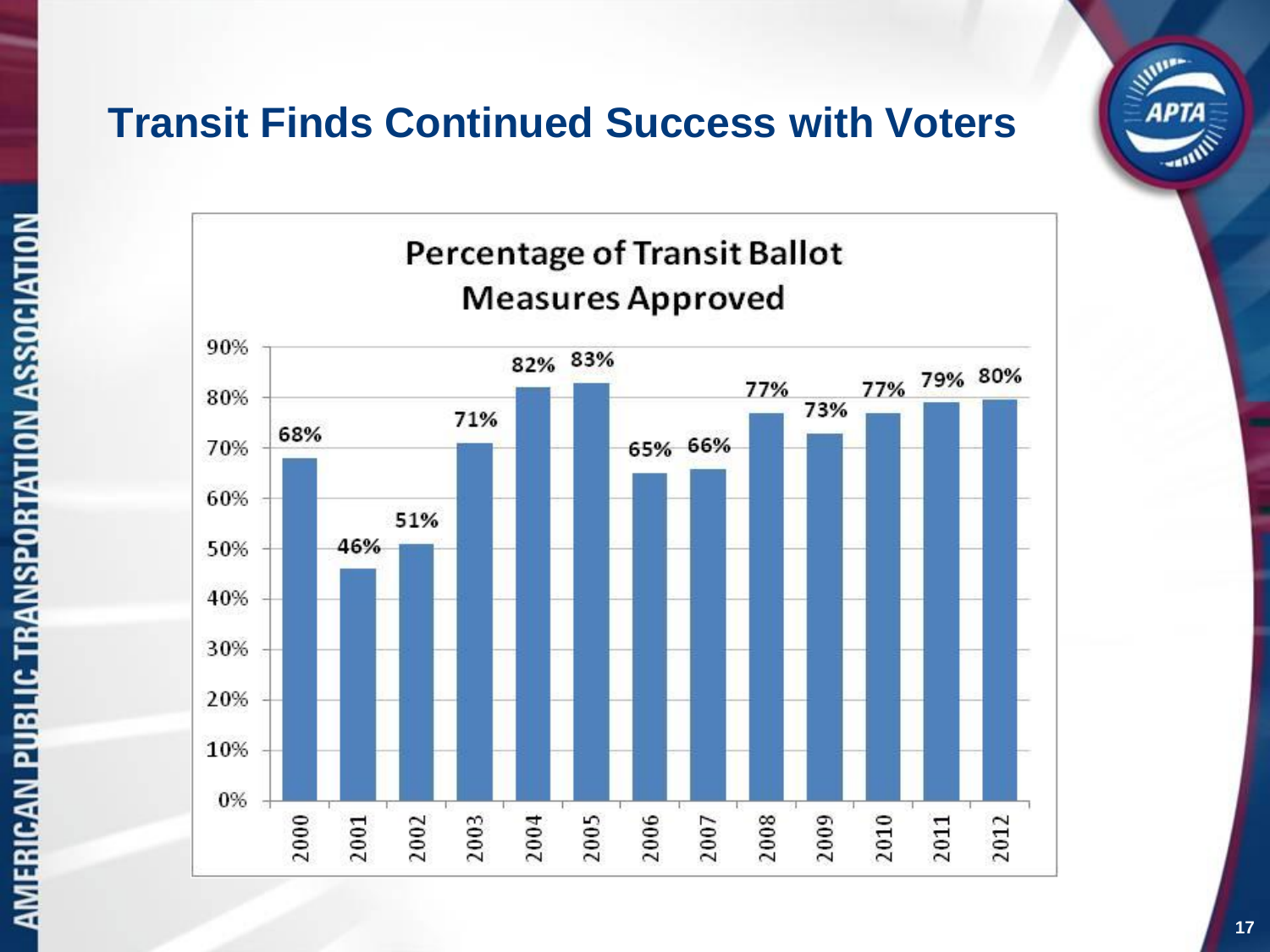# **Managerial and Good Government Attributes of the Federal Transportation Trust Fund**

- Plan multi-year projects, rather than year-to year
- Multi-Year Financing
- Leverage private and other non-federal money
- Investment programs require the long-view
- Devote management attention to project delivery rather than yearly budget crises
- The certainty of a Trust Fund dollar makes it more dear than a non Trust-Fund dollar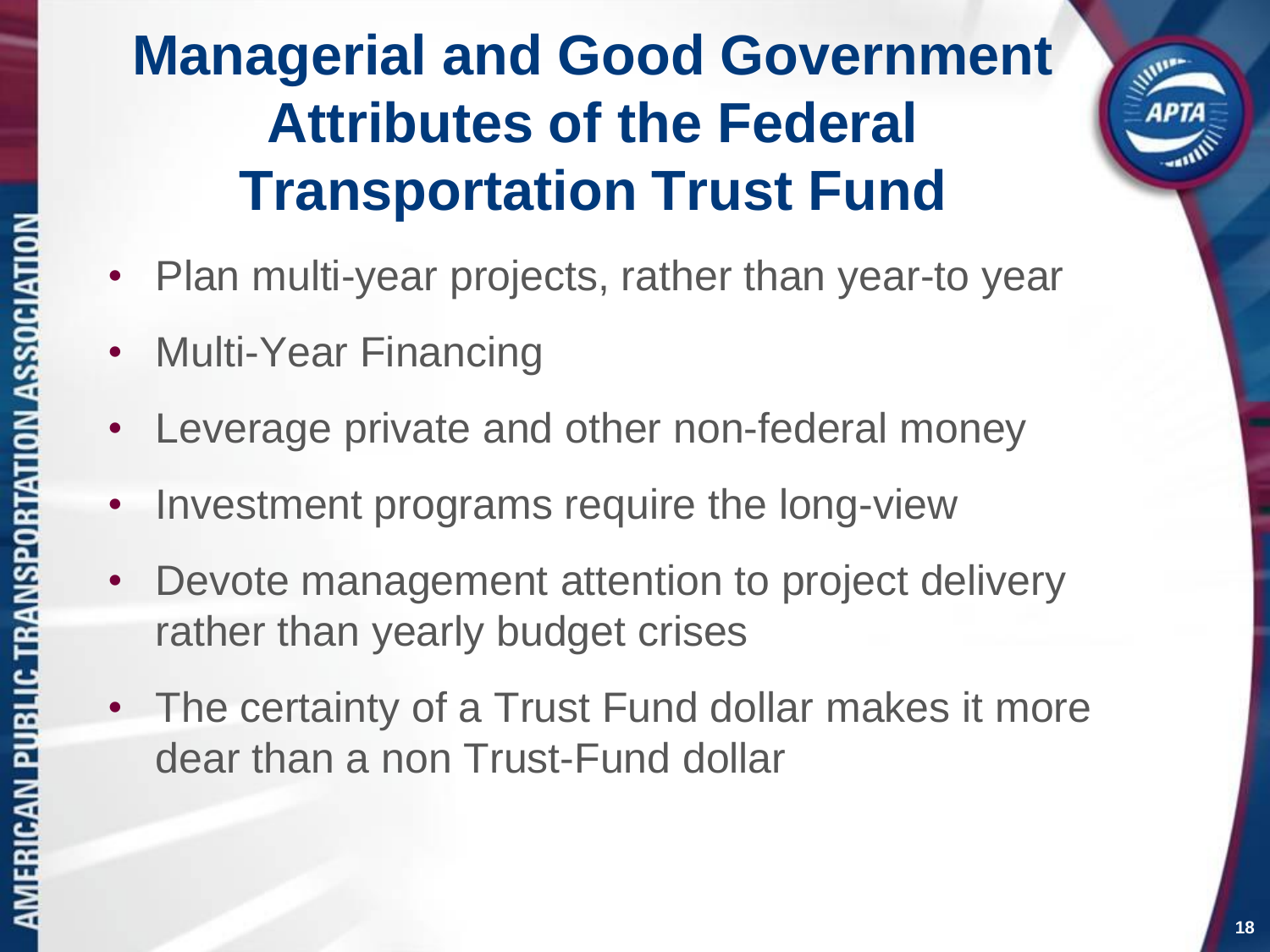# **Illustrative Surface Transportation Revenue Options**

- Oil Franchise Tax / Refinery
- Container Tax
- Customs Revenues
- Drivers License Surcharge
- Motor Fuels Tax Increase
- Index Motor Fuels Tax
- Imported Oil Tax
- Business Income Tax
- Personal Income Tax
- Registration Fees
- Sales Tax on Fuel
- Sales Tax on Vehicles
- Tire Tax
- **Mileage Based User Fees**
- Carbon Tax
- **Construction Vehicle Tax**
- Financial Transaction Tax
- Oil and Gas Leases
- Investment of Expatrioted Income

**MARITA**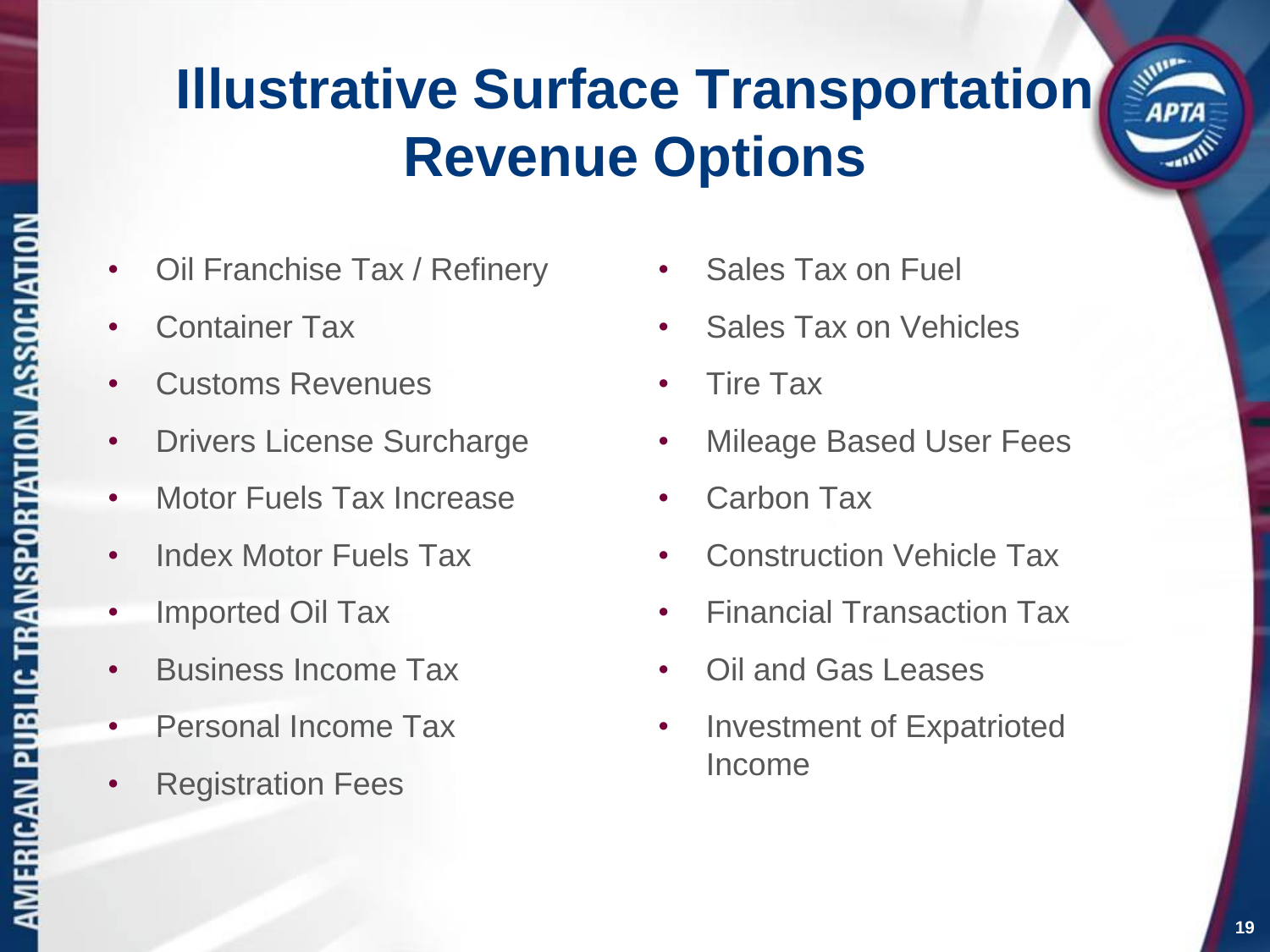# **Federal Gas-Tax Contribution to the Mass Transit Account:**

1983 1 cent / gallon 1991 1.5 cents / gallon 1996 2 cents / gallon 1998 2.86 cents / gallon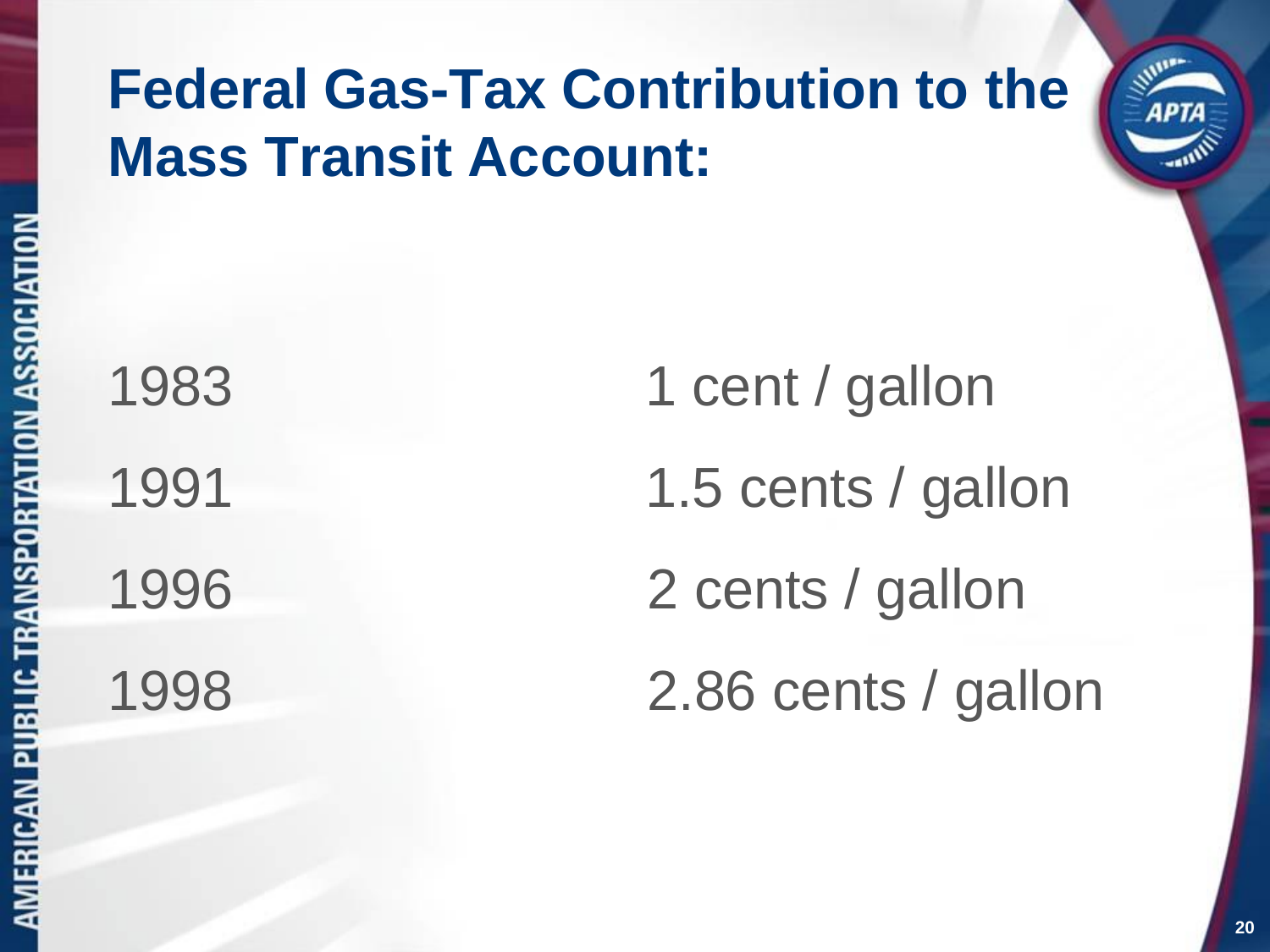#### **April 1983: Ronald Reagan President**

- Senate: Republican majority
- House: Democrat Majority
- The federal gas tax increases from 4 cents to 9 cents, with one penny of the increase going (for the first time) to the Mass Transit Account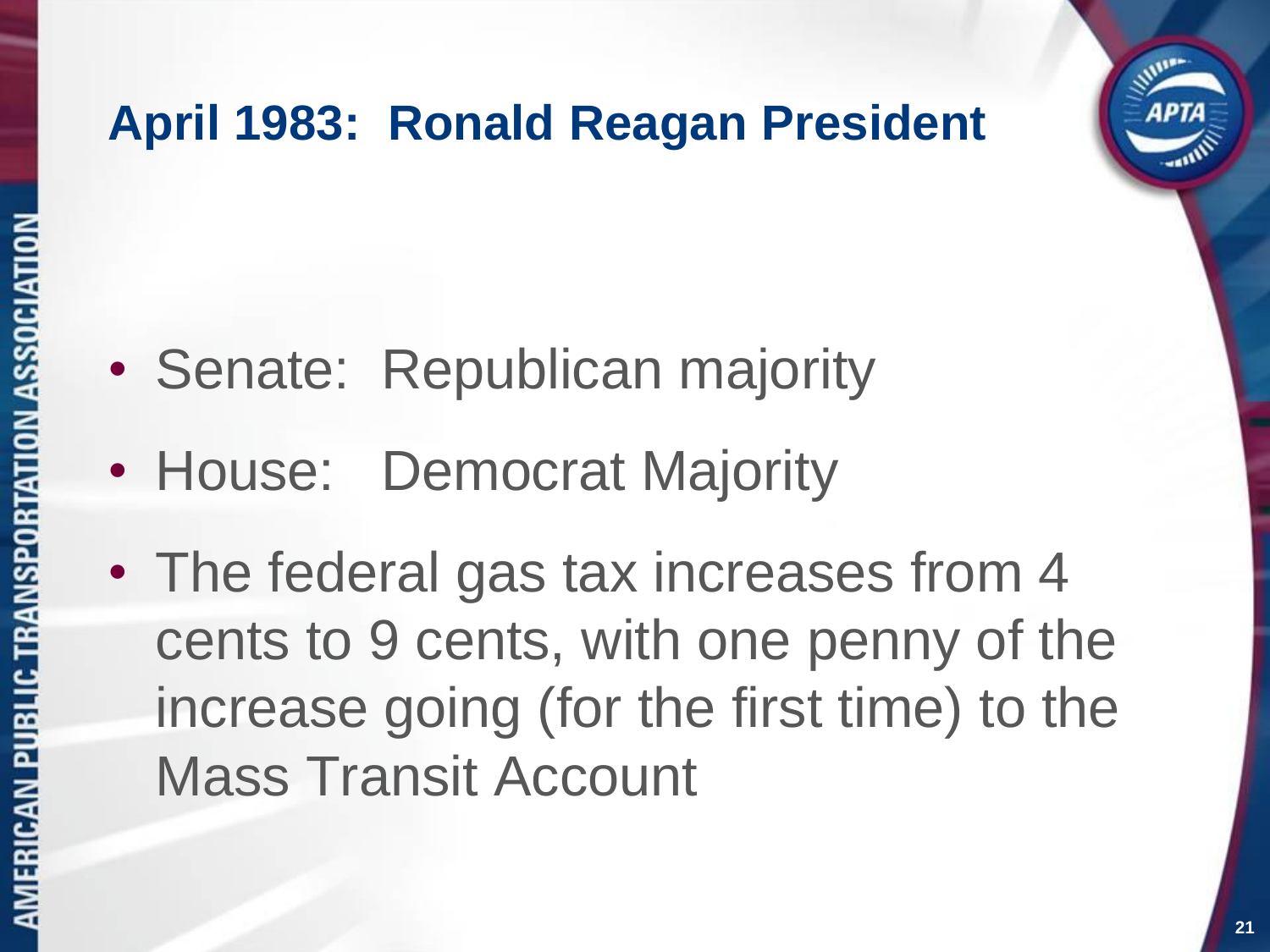#### **December 1991: George H.W. Bush President**

- Senate: Democrat majority
- House: Democrat majority
- The federal gas tax was increased from 9 cents to 14.1 cents. One-half of the 5 cent increase went to deficit reduction. The other half of the increase went to transportation (2 cents for highways, .5 cents to public transportation)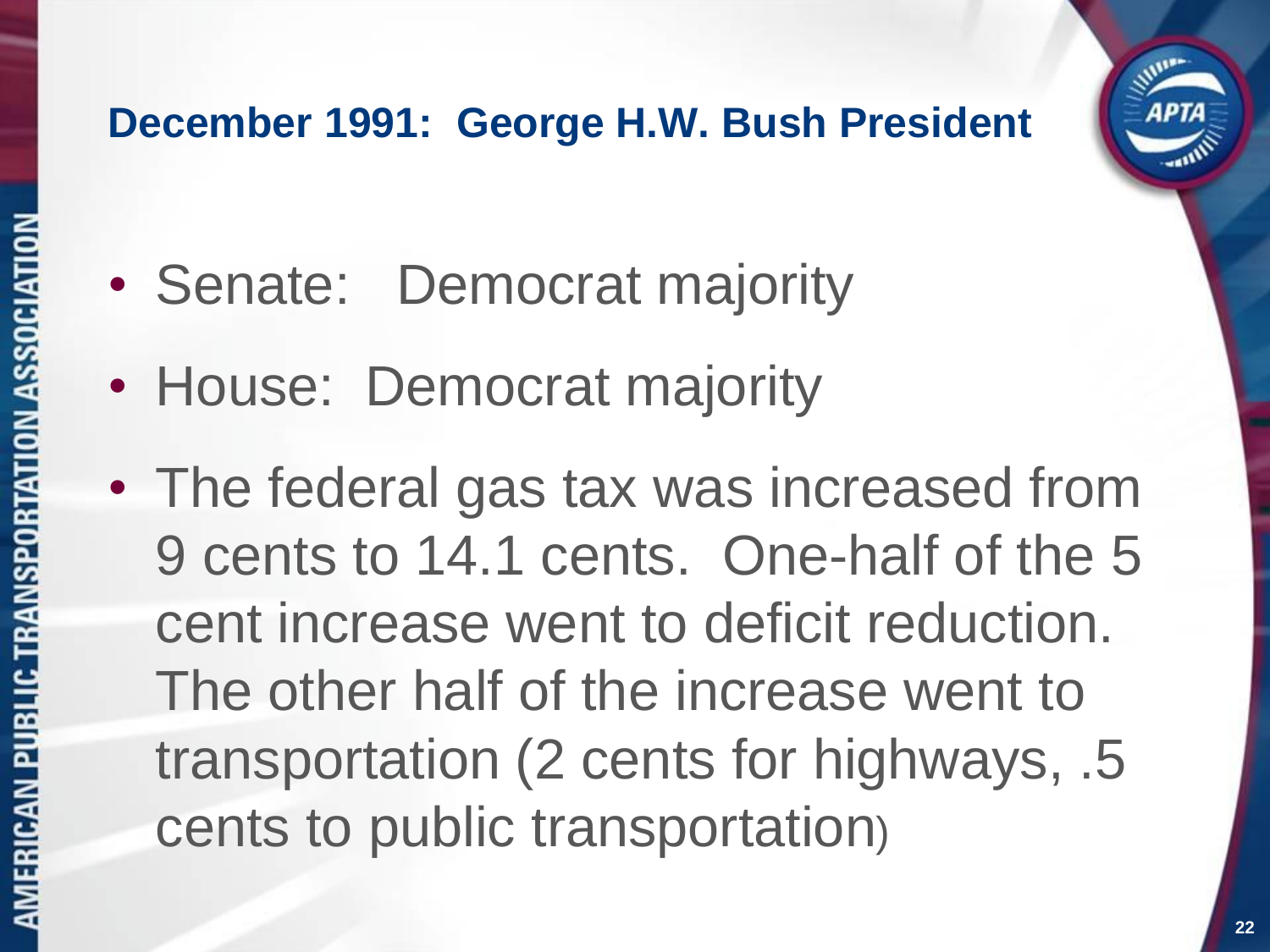#### **September 1993: Bill Clinton President**

- Senate: Republican Majority
- House: Democrat Majority
- The federal gas tax was raised from 14.1 cents to the current 18.4 cents. All of the increase went initially to deficit reduction. But if and when the federal budget would ever come into balance, the funds would resort to the Trust Fund.
- In 1998, TEA-21 directed the full 18.4 cent federal gas tax to the Transportation Trust Fund.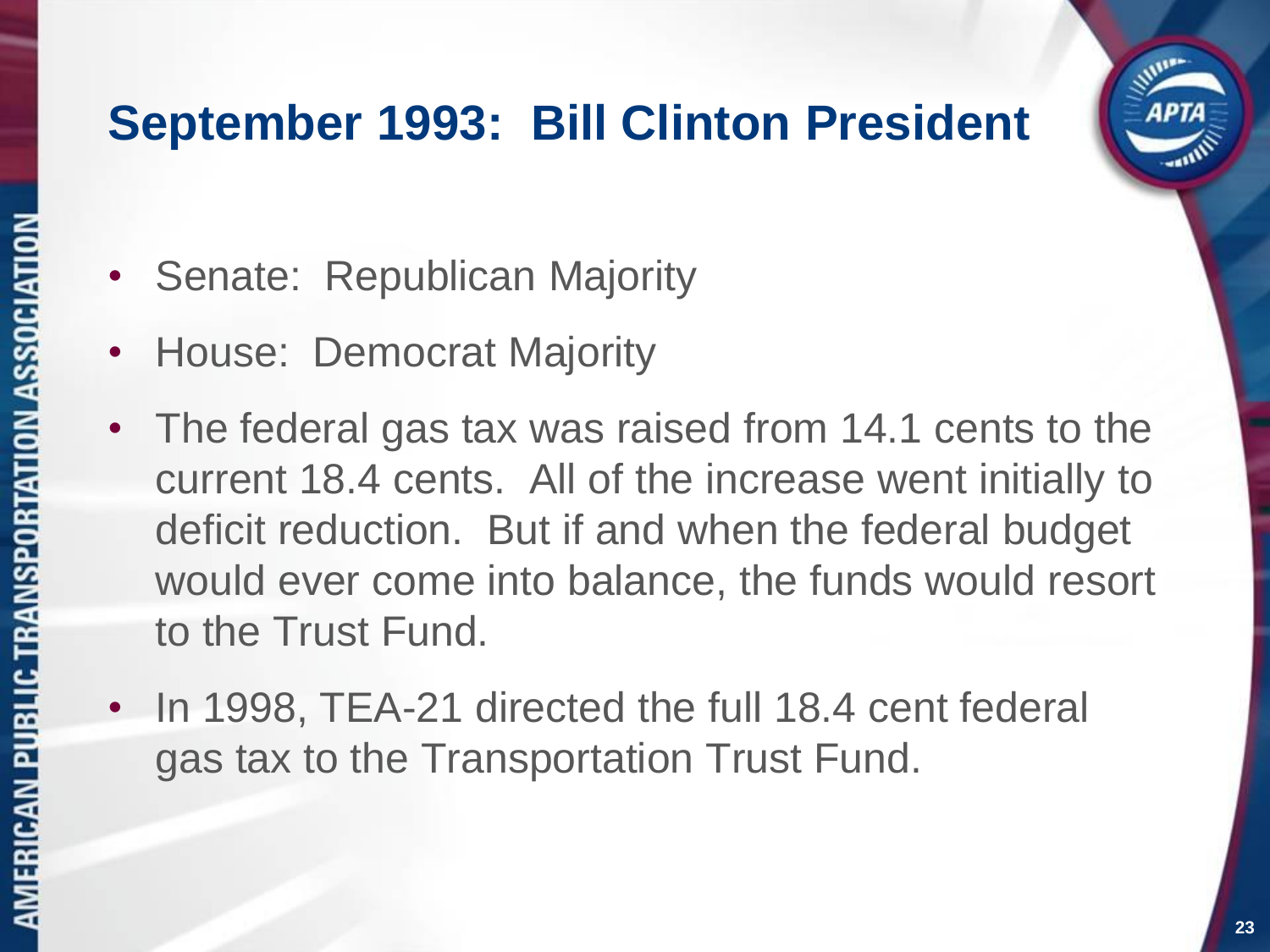# **APTA Issues for Reauthorization:**

- Revenues to make the federal Transportation Trust Fund sustainable.
- How to achieve a balance between capacity expansion, rail state-of-good-repair, and bus state-of-good repair.
- Need to re-establish a bus discretionary program that will allow transit systems to address "lumpy" replacement needs.
- How to accommodate "core-capacity" needs in the New Starts program in a manner that fairly addresses this new category of needs with a minimum of disruption to the core program.
- Implementing "performance measurement" programs to connect local decisions to performance outcomes and system goals, with a minimum of federal involvement.
- Implementing the new FTA Safety Oversight program.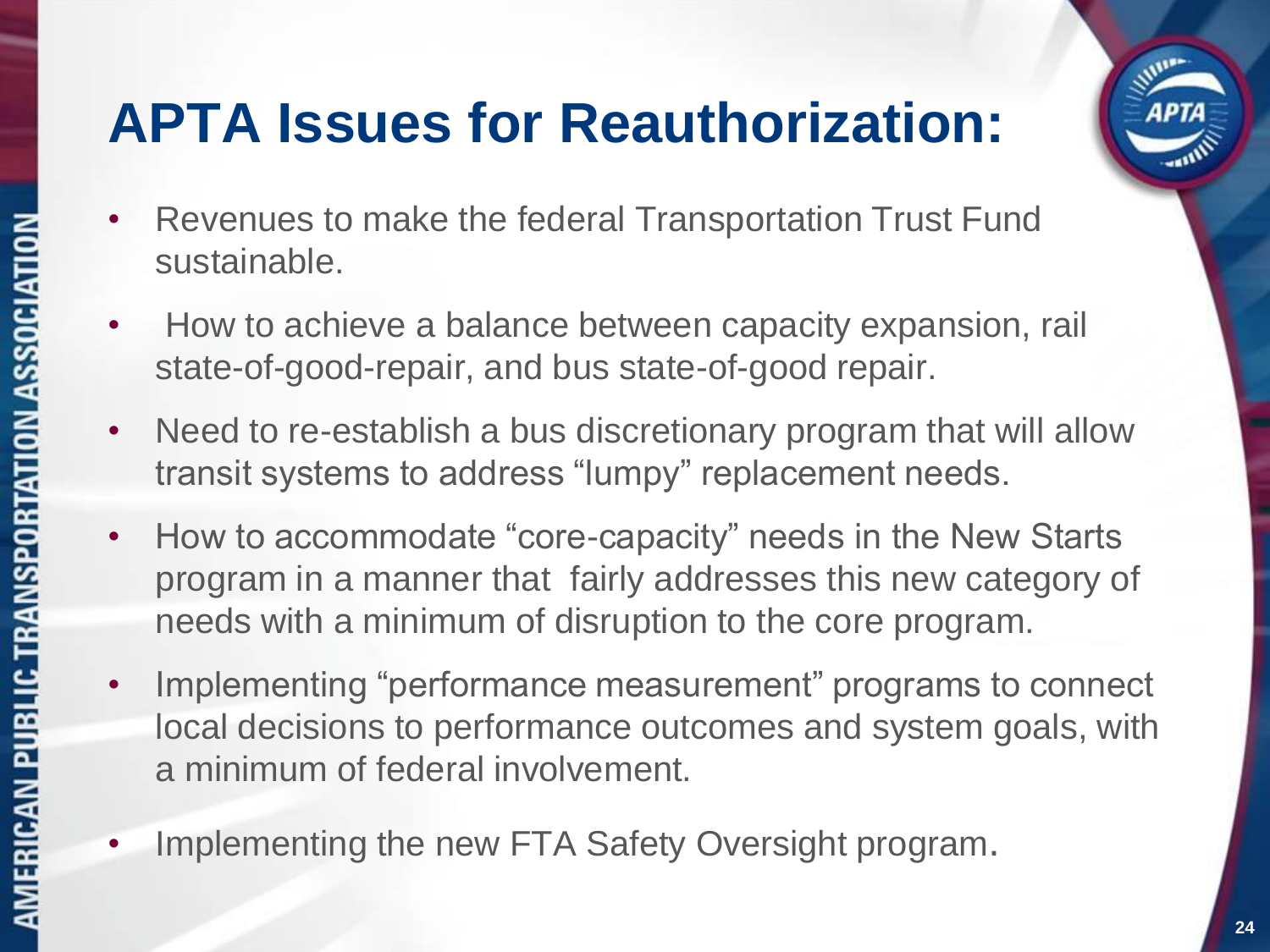#### **Next Steps**

- MAP 21 Implementation and Rulemaking
- December 5 APTA Legislative Committee Principles
- Technical Corrections bill?
- FY 2014 Transportation Appropriations bill?
- Consideration of a passenger rail bill (PRIIA)?
- Tax Reform: Revenues necessary for a stable Trust Fund?
- A Grand Bargain ???
- Reauthorization of MAP-21

**APTA** 

**25**